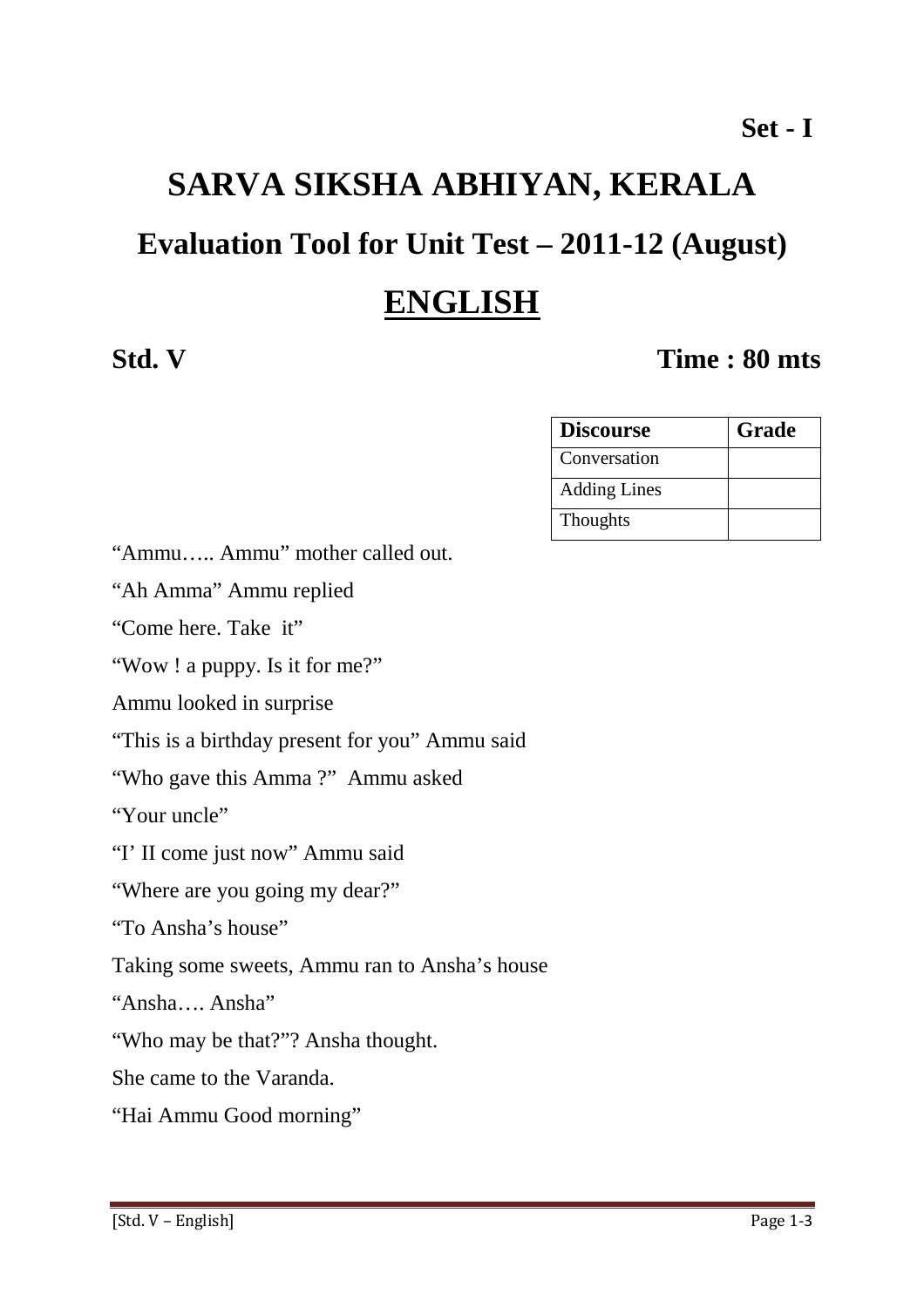"Good morning Ansha, Here are some sweets for you. Today is my birthday. See I got a puppy" Ammu said.

## **Activity I Complete the Conversation between Ammu and Ansha**

Then Ammu said "good bye" to Ansha and left the place

In the evening Ammu came back with her puppy to Ansha's house.

They went out to play

They began to ran and sing into the puppy.

*We shall play in the field We shall ran around We shall dance with our puppy What a happy day!* 

# **Activity II : Add 4 more lines**

"Ammu, Its getting dark, We will go home" said Ansha

"Okay" said Ammu

They went back to their homes.

At night Ammu couldn't sleep

She recalled all the events

She thought 'What a happy day! It was!'

## **Activity III Write Ammu's Thoughts**